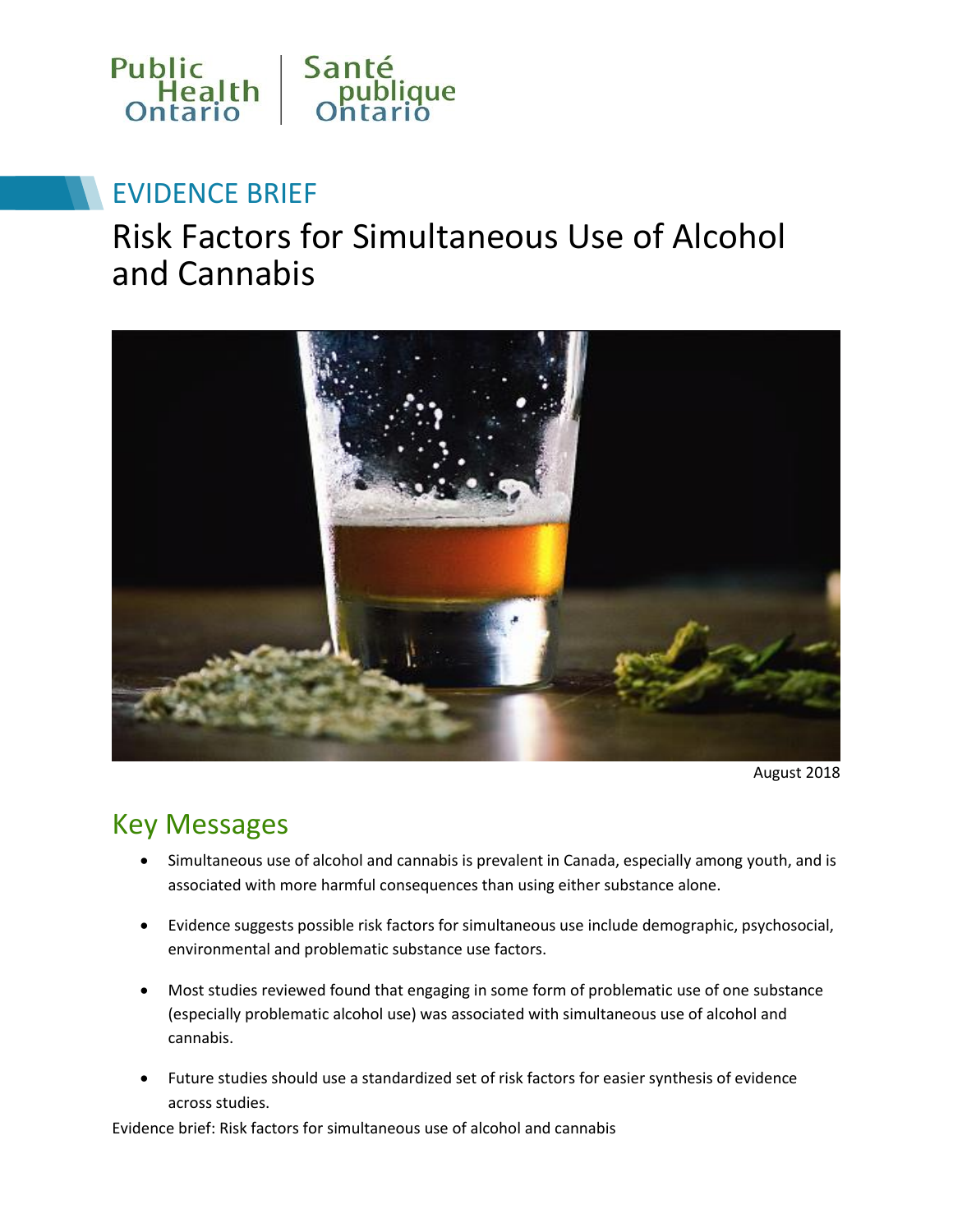## Issue and Research Question

Combined use of alcohol and cannabis is the most common form of simultaneous polysubstance use (excluding combined use of alcohol and tobacco). $^1$  The term "simultaneous polysubstance use" refers to the use of more than one substance at the same time, while the term "concurrent use" involves the use of two or more substances separately within a given time period (for example, within 30 days).<sup>2,3</sup> The potential for synergistic and additive effects of substance use is highest when substances are consumed simultaneously,<sup>3</sup> which presents unique challenges and considerations for this pattern of use. A public health approach to addressing simultaneous alcohol and cannabis use requires an understanding of the harms and risk factors associated with this behaviour.

The term cannabis refers to the cannabis plant, Cannabis sativa, and its products.<sup>4</sup> Although there are many terms used for cannabis products, we have used "cannabis" throughout this evidence brief for clarity.

The purpose of this Evidence Brief is to identify risk factors associated with simultaneous alcohol and non-medical cannabis use. These can then be used to potentially highlight populations or groups who may be at increased risk for this behaviour.

This Evidence Brief asks: "What are the risk factors for simultaneous use of alcohol and cannabis?" It is beyond the scope of this review to address interventions aimed at reducing simultaneous use of alcohol and cannabis.

# Background

#### Prevalence

Simultaneous use of alcohol and cannabis is prevalent in both youth and adult populations;<sup>2,5-8</sup> particularly among males.<sup>2,3,9,10</sup> Despite concerns about the effects of this type of use, however, there is minimal data documenting prevalence among Canadians. Further, the majority of available data is selfreported. In surveys of Canadian youth (aged 12-18), 13% of students reported engaging in this pattern of use in the past year, and up to 27% when asked the same question without a time frame.<sup>6,7</sup>

In jurisdictions outside of Canada, combined data from a 2005 and 2010 U.S. survey of adults aged 18 and older demonstrated that among people who reported using alcohol in the past 12 months, 9.3% of males and 5.5% of females reported simultaneous alcohol and cannabis use.<sup>2</sup> Rates of simultaneous use were almost twice as high as concurrent use (7.5% and 3.9%, respectively) suggesting those who use both substances are more likely to use them at the same time.<sup>2</sup> Additionally, a national survey of grade 12 students in the U.S. found that from 2005-2014, 20% of students had engaged in simultaneous use of alcohol and cannabis in the past year.<sup>5</sup>

Research also demonstrates that this type of use pattern is particularly prevalent among people who use cannabis. Data from the U.S. and Norway indicate that among youth aged 14-20 who use cannabis, 62%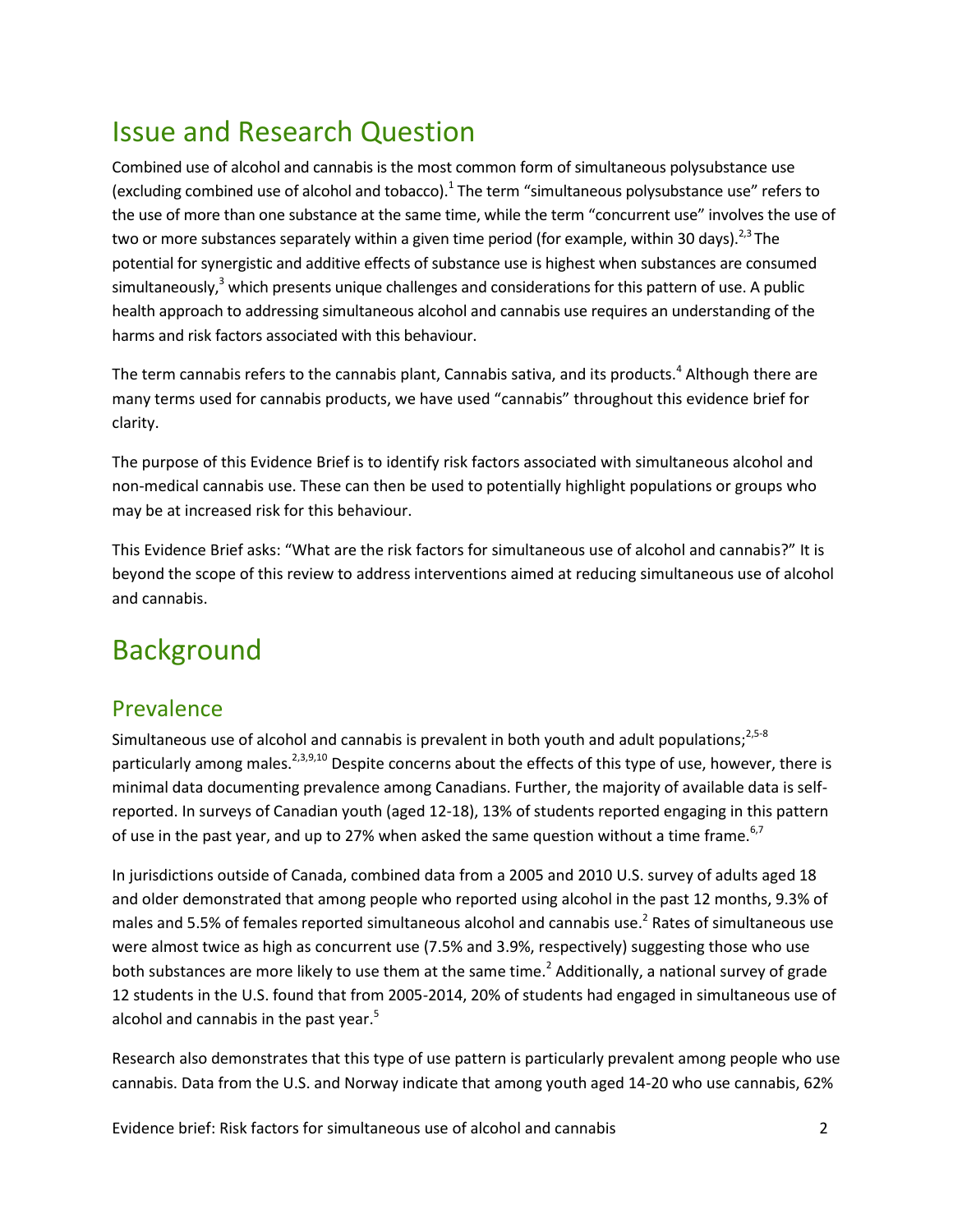and 82% reported engaging in simultaneous use of alcohol and cannabis.<sup>1,8</sup> This information is especially concerning as rates of cannabis use among Canadian youth (age 15) are among the highest in the world.<sup>11</sup>

#### Harms

Overall, research demonstrates that simultaneous use of alcohol and cannabis is associated with more harmful consequences than the use of either substance alone, including negative physical, social and behavioural outcomes.<sup>2,9,13-19</sup>

Several studies point to the additive effects that result when alcohol and cannabis are used simultaneously.<sup>2,13-18</sup> This behaviour has been shown to have harmful effects on cognitive and psychomotor performance, $^{13}$  impair driving performance $^{13,14}$  and significantly increase the risks of collision<sup>15</sup> and odds of impaired driving.<sup>2</sup> Data from the 2017 Canadian Cannabis Survey showed that among respondents aged 16 and older who used cannabis in the last 12 months, 39% reported driving within two hours of using cannabis and 40% of those reported doing so within the last 30 days.<sup>12</sup> The 'Additional Resources' section of this Evidence Brief provides further information on the effect of combined use of alcohol and cannabis on driving.

Alcohol and cannabis use can also cause abnormal brain function (e.g., decreased cognitive functioning) and significant changes in brain structures (e.g., hippocampus) when used for a prolonged period.<sup>16</sup> Such effects are more prominent than those produced by each substance separately.<sup>16</sup> Additionally, individuals who engage in simultaneous use of alcohol and cannabis (either via smoking $^{17}$  or vaporizing)<sup>18</sup> may experience increased plasma tetrahydrocannabinol (THC), resulting in increased positive subjective mood.<sup>17</sup>

In terms of social and behavioural consequences, simultaneous use of alcohol and cannabis has been found to increase the likelihood of unprotected sexual intercourse with a main partner,<sup>19</sup> as well as other substance-related consequences such as legal, health, academic and relationship problems.<sup>9</sup>

# Methods

Evidence brief: Risk factors for simultaneous use of alcohol and cannabis 3 Ovid MEDLINE and PsycINFO were searched on July 6, 2017 by PHO Library Services for articles published from 2010-2017. Articles were eligible for inclusion if they were published in English between 2010 and 2017 and were written for a context similar to Canada, e.g., a member-country of the Organisation for Economic Co-operation and Development (OECD). Studies were eligible if they focused on risk factors for simultaneous use of alcohol and cannabis. Articles were excluded if they focused on single substance use, substance combinations that included additional substances other than alcohol and cannabis, or exclusively focused on concurrent alcohol and cannabis use. Title and abstracts were screened for eligibility by one reviewer and a 25% sample was screened by a second reviewer for verification. Any disagreements on inclusion were resolved by discussion until consensus was reached. Articles that met inclusion criteria after review of the titles and abstracts were retrieved and 100% were reviewed as full-text documents by two reviewers. References from the included articles were hand searched for additional relevant studies. Articles published prior to 2010 were included based on the citation search only if they met the criteria for inclusion. Relevant information was extracted from each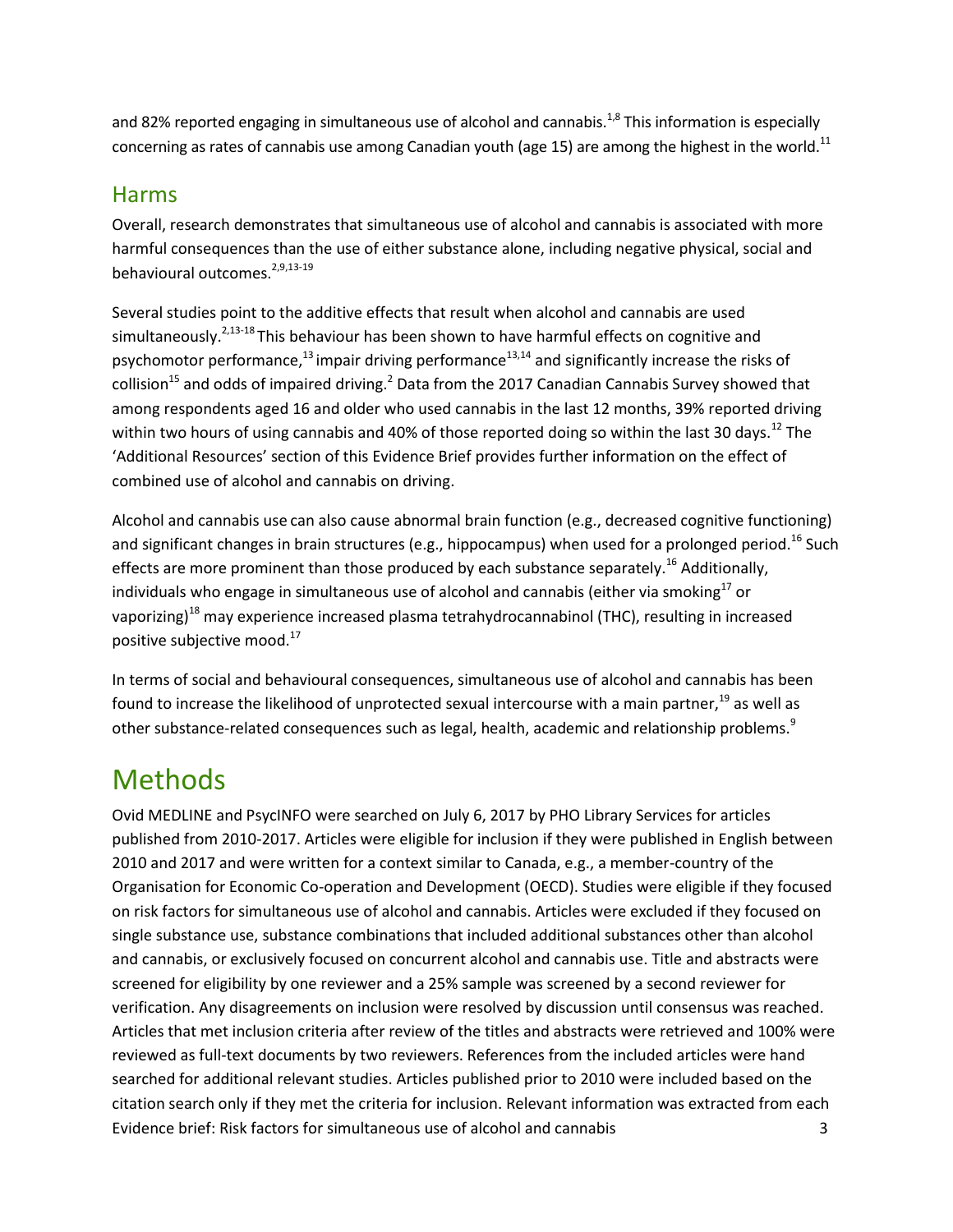included article by one reviewer and 100% of the extracted information was reviewed by a second reviewer for verification. The full search strategy is available upon request.

Two reviewers independently conducted quality appraisal. PHO's HPCDIP Knowledge Synthesis Services team guided the selection of the appropriate tool for included articles based on study design. The Newcastle-Ottawa Quality Scales for cross-sectional and cohort (longitudinal) studies were used to conduct quality appraisal. Discrepancies in quality appraisal outcomes between the reviewers were resolved by consensus. Information on the full results of quality appraisal is available upon request.

# Main Findings

The search identified a total of 1,154 articles, of which 127 met the inclusion criteria based on title and abstract screening. Following full text review, two articles were chosen to be included in the synthesis and a citation search of the included articles yielded an additional three articles, two of which were published prior to 2010 (in 1998 and 2007). Therefore, a total of five articles were included in the synthesis. 1,3,9,10,20

Of the included articles, four looked at simultaneous alcohol and cannabis use among adolescents and young adults (aged 12-25), $^{1,3,9,20}$  while one explored use among adults (18 and older). $^{10}$  Two of the included studies used a prospective cohort design while the other three used a cross-sectional design. Sample sizes for the studies ranged from 722 to 34,850. All studies used self-reported measures of simultaneous alcohol and cannabis use, with most asking individuals to recall this pattern of use within the last 12 months. Each study looked at a variety of demographic, psychosocial, environmental and substance use risk factors associated with simultaneous use. The findings of each article as they pertain to the risk factors identified above are discussed below.

#### Demographic factors

Most studies included age, sex and ethnicity. Results demonstrating the effect of ethnicity were mixed, with one study reporting greater likelihood of simultaneous alcohol and cannabis use among white high school students,<sup>1</sup> and another among African American high school students.<sup>3</sup> In terms of sex, two studies found that males were more likely to engage in simultaneous use of alcohol and cannabis, however after adjusting for additional variables, this finding became non-significant.<sup>9,10</sup> One study found that when frequency of substance use was accounted for, females were more likely to engage in this behaviour.<sup>1</sup> Results from the study examining simultaneous use among adults found that this behaviour was more common among younger individuals (age 18-49 versus age 50+). $^{10}$ 

#### Psychosocial factors

Psychosocial factors studied included behaviour, drug use beliefs and intentions, relationship status, social interactions, academic achievement and reasons for alcohol or cannabis use.<sup>1,3,10</sup> Among youth in grades 10-12, problematic behaviours (truancy, acting out in school and stealing),  $1,3$  positive perceptions of drug use outcomes,<sup>3</sup> and drug-use intentions<sup>3</sup> were all found to be associated with simultaneous alcohol and cannabis use. Among youth in grade 12, spending a higher number of evenings out (during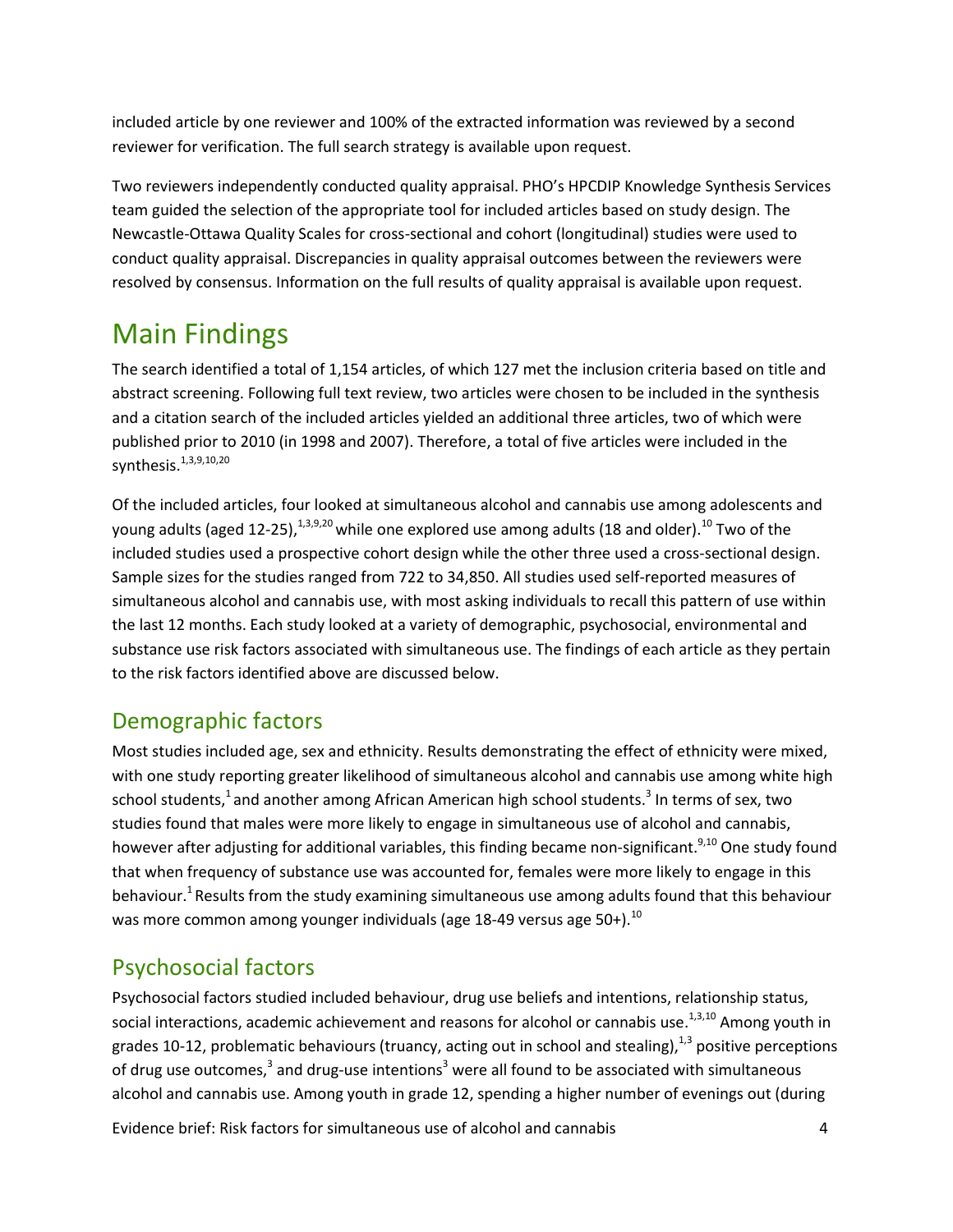the week for fun/recreation)<sup>1</sup> was associated with this pattern of substance use. Results that demonstrated the association between academic achievement and simultaneous alcohol and cannabis use were mixed. Additionally, among adults 18 years of age and older, not having a regular partner (partnered defined as living with a spouse, living as a couple, married; and not partnered/not with spouse defined as legally separated, divorced, widowed and never married) $^{10}$  was associated with simultaneous alcohol and cannabis use.

One study reported increased likelihood of this use pattern among adults (18 and older) with less than high school-level education<sup>10</sup> and another found increased simultaneous use among grade 12 students with a higher grade point average (GPA). $^1$  Among adults 18 years of age and older, simultaneous use of alcohol and cannabis was associated with depression and higher scores on a, self-reported, 15-item scale for social consequences of alcohol use. $^{10}$ 

Students in grade 12 reported reasons for alcohol or cannabis use and those most strongly associated with frequent simultaneous use included using alcohol or cannabis to increase the effect of another drug and perceived dependence. $1$ 

#### Environmental factors

Peer substance use<sup>9</sup> and receiving drug offers<sup>3</sup> were both found to be associated with simultaneous alcohol and cannabis use among students in grades 7-12. One study assessed situations associated with simultaneous alcohol and cannabis use among grade 12 students. $^{1}$  Situations of alcohol or cannabis use that were most strongly associated with frequent simultaneous use included using alcohol in a park or car, using cannabis in a park or at school, and using alcohol or cannabis at a party indicating the social nature of this substance use pattern.<sup>1</sup> The alcohol use social situation that was most strongly associated with frequent simultaneous use was using alcohol while alone. $<sup>1</sup>$ </sup>

#### Substance use factors

Most of the included studies found a relationship between simultaneous use of alcohol and cannabis and some form of problematic substance use. Early onset cannabis use in grade seven or eight, was found to predict later simultaneous alcohol and cannabis use (in grade 10).<sup>9</sup> As well, among students in grades 7-12 simultaneous use was associated with higher alcohol<sup>1,9</sup> or cannabis use frequency.<sup>1,9</sup> Among youth in grades 7-11 and adults 18 and older, two studies found this pattern of use was associated with problematic alcohol use such as alcohol intoxication<sup>9</sup> and alcohol dependence-using DSM-IV criteria.<sup>10</sup> Another study found simultaneous use was more common among young adults (e.g., aged 18-25) in the moderate (versus heavy) drinking group based on alcohol use in the past 30 days.<sup>20</sup>

Additionally, one study found that among adults aged 18 or older, simultaneous alcohol and cannabis use was associated with heavy drinking (drinking five or more drinks in one day). $^{10}$ 

#### Protective factors

Evidence brief: Risk factors for simultaneous use of alcohol and cannabis 5 Along with risk factors for simultaneous alcohol and cannabis use, some factors were protective. Results demonstrated that being female,<sup>3</sup> of Asian American,<sup>3</sup> African American or Hispanic descent,<sup>1</sup> part of an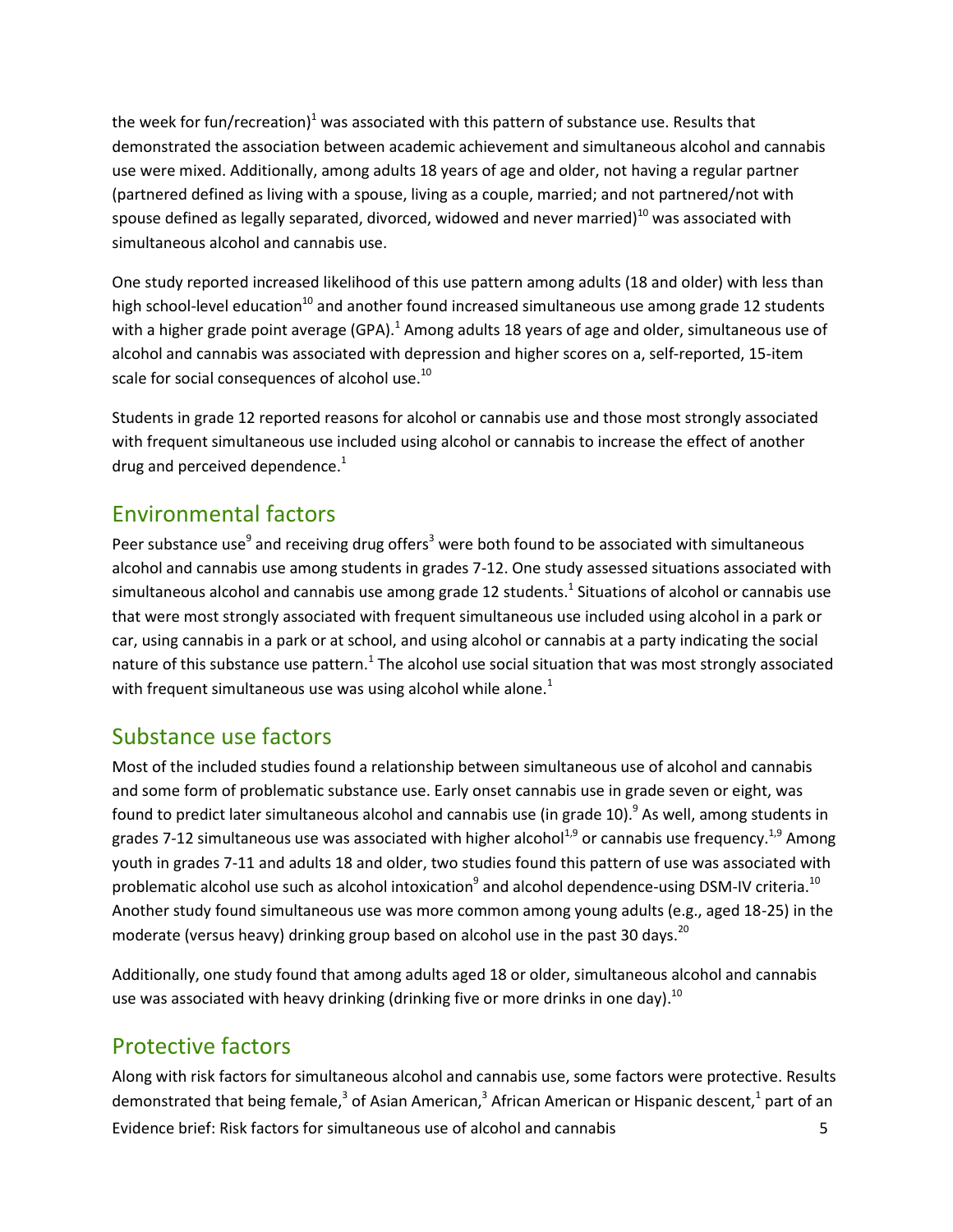"intact nuclear family" (living with both mother and father),<sup>3</sup> and having high religious commitment<sup>1</sup> were associated with a decreased likelihood of engaging in this pattern of substance use.

### Discussion and Conclusions

This review aims to provide an overview of factors influencing simultaneous use of alcohol and cannabis. Studies investigating risk factors for simultaneous use of alcohol and cannabis are limited and the majority are based on self-reported substance use. Based on the available evidence, several factors were associated with simultaneous use. These include demographic, psychosocial, environmental and substance use factors.

Of the demographic factors studied, being of white<sup>1</sup> or African American descent<sup>3</sup> and younger age (aged 18-49 versus 50 and older)<sup>10</sup> were associated with increased likelihood of simultaneous use of alcohol and cannabis. A variety of psychosocial factors were found to be associated with simultaneous alcohol and cannabis use including depression,<sup>10</sup> problem behaviour,<sup>1,3</sup> social concequences,<sup>10</sup> positive perceptions of drug use,<sup>3</sup> drug use intentions,<sup>3</sup> not having a regular partner,<sup>10</sup> academic achievement<sup>1,10</sup> and higher number of evenings out.<sup>1</sup> Reasons most strongly associated with this substance use pattern included using alcohol or cannabis to increase the effect of another drug and perceived dependence.<sup>1</sup> In terms of environment, receiving drug offers<sup>3</sup> and peer substance use<sup>3,9</sup> were both found to predict simultaneous use. Among grade 12 students, situations most strongly associated with simultaneous alcohol and cannabis use included using alcohol while alone or in a park or car, using cannabis in a park or at school, and using alcohol or cannabis at a party.<sup>1</sup>

Most of the included studies demonstrated an association between simultaneous use of alcohol and cannabis with some form of problematic substance use (especially alcohol). These include: alcohol intoxication,<sup>9</sup> alcohol dependence,<sup>10</sup> heavy and moderate drinking,<sup>10,20</sup> higher alcohol<sup>1,9</sup> or cannabis use frequency,<sup>1,9</sup> and early onset of cannabis use.<sup>9</sup> Several protective factors were identified from the studies: being female, $^{3,9,10}$  Asian American, $^3$  African American or Hispanic descent, $^1$  part of an "intact nuclear family", $^3$  and having high religious commitment. $^1$ 

There are confounding factors that may influence the results found in the current studies, and some authors provided hypotheses to explain their results. Regarding the association between Asian American and African American ethnicity and patterns of simultaneous use, Collins et al. attributed these findings to confounding with advantaged standing (being "less at risk") in one or more variables predicting simultaneous alcohol and cannabis use, which included: positive drug use beliefs, drug use intentions, receiving drug offers, problem behaviour, and family structure.<sup>3</sup> Further, Collins et al. found that none of the predictors of simultaneous polysubstance use explained the decreased likelihood of simultaneous use among females, and hypothesized that this finding may be attributed to females viewing the consequences of simultaneous polysubstance use more negatively than males.<sup>3</sup>

Regarding the association between alcohol and cannabis use with problem behaviour, Collins et al. hypothesized that prior problem behaviour may "enhance the likelihood of exposure to pro-drug influences" (e.g., exposure to drug offers and people who use drugs) and vulnerability to these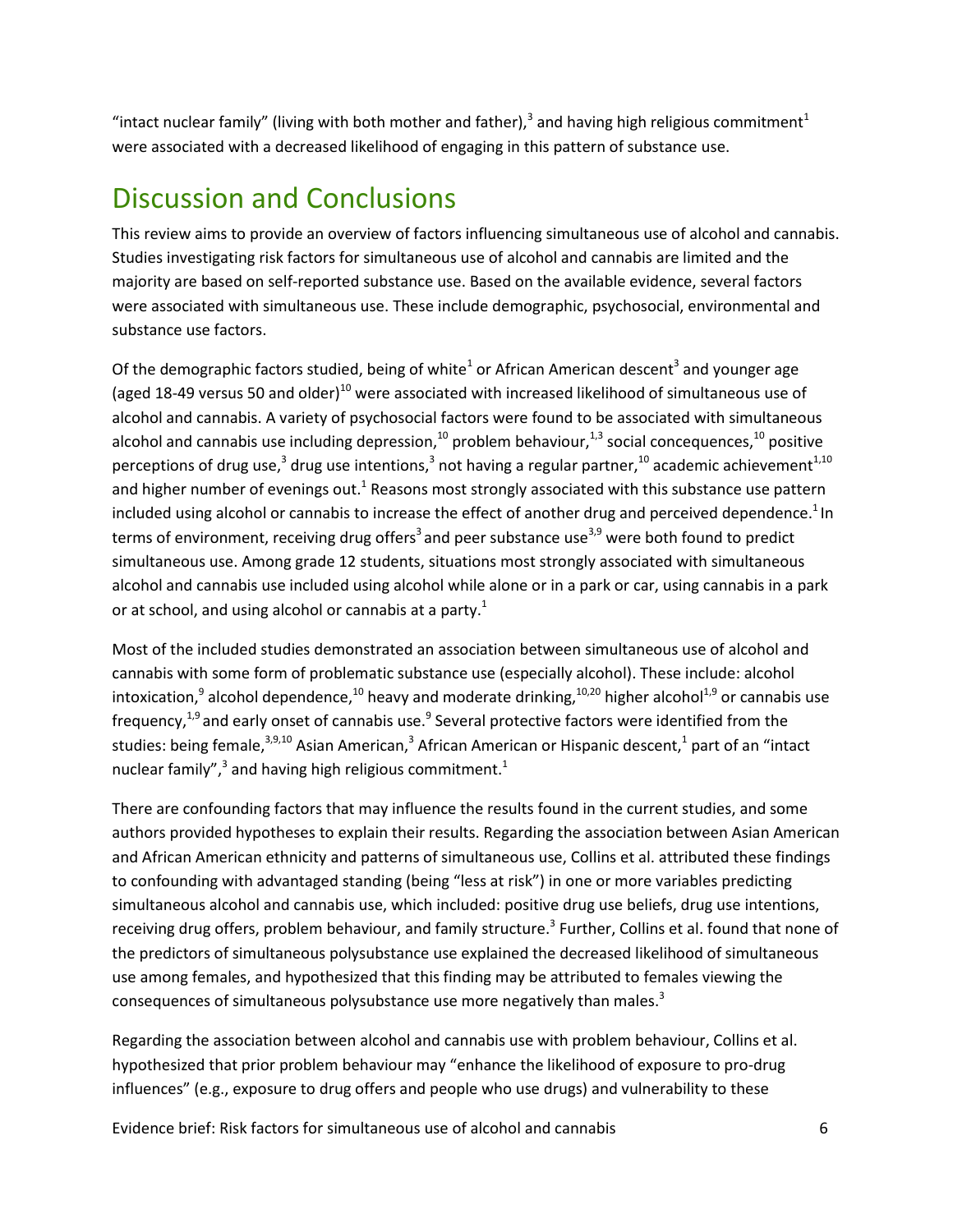contexts.<sup>3</sup> Additionally, Terry-McElrath et al. explained that factors associated with simultaneous alcohol and cannabis use included both factors that are typically associated with higher substance use (e.g., problem behaviour and substance use frequency), as well as those "indicative of higher socioeconomic standing and socially active lifestyles" such as higher grades and more evenings out.<sup>1</sup>

Regarding social and environmental factors, Midanik et al. hypothesized that in these situations (e.g., attending a party), the increased availably of alcohol and cannabis may facilitate their simultaneous use.<sup>10</sup>

The protective effect of family structure was thought to be due to the influence of strong family bonds on making individuals less vulnerable to "pro-drug social influences."<sup>3</sup>

#### **Conclusions**

A variety of demographic, psychosocial, environmental and substance use factors were found to be associated with simultaneous alcohol and cannabis use among youth (aged 12-25) and adults (18 and older). Inconsistency in the set of risk factors measured across included studies limited further synthesis of results. The literature examining this specific type of substance use pattern is lacking as many studies focus on concurrent rather than simultaneous substance use. There is a need for more high quality evidence investigating factors that predict this unique type of substance use behaviour. In addition, prevention efforts can be further informed by research into the situations and reasons for simultaneous use, allowing for a better understanding of the context and motivations that predict this behaviour.

### Limitations

All of the included studies used retrospective self-reported measures of simultaneous alcohol and cannabis use which may limit reliability and validity of the data. Most studies measured risk factors using self-reported questionnaires or surveys.<sup>1,3,9</sup>

Four studies<sup>3,9,10,20</sup> asked participants to recall "any" simultaneous alcohol and cannabis use, rather than capturing use frequency. Collins et al. noted that predictors of "any" simultaneous use may differ from those associated with regular/ongoing simultaneous use.<sup>3</sup> Three studies<sup>1,10,20</sup> used a cross-sectional design, limiting the ability to draw causal inferences. Two<sup>1,20</sup> described satisfactory response rates, and two described methods for addressing missing data.<sup>3,9</sup> One study describing a low response rate noted that this was common for telephone surveys in the geographical area and stated that evidence suggests this may not significantly affect substance use measures.<sup>10</sup> Of the three cross-sectional studies, none compared respondent and non-respondent characteristics<sup>1,10,20</sup> and of the two cohort studies neither demonstrated that the outcome of interest was not present at the start of the study.<sup>3,9</sup>

Adjustment for confounders was variable across studies. One study controlled for cannabis use<sup>20</sup> and the others controlled for respondents between 7-14 years of age, psychosocial and substance use variables. $^{1,3,9,10}$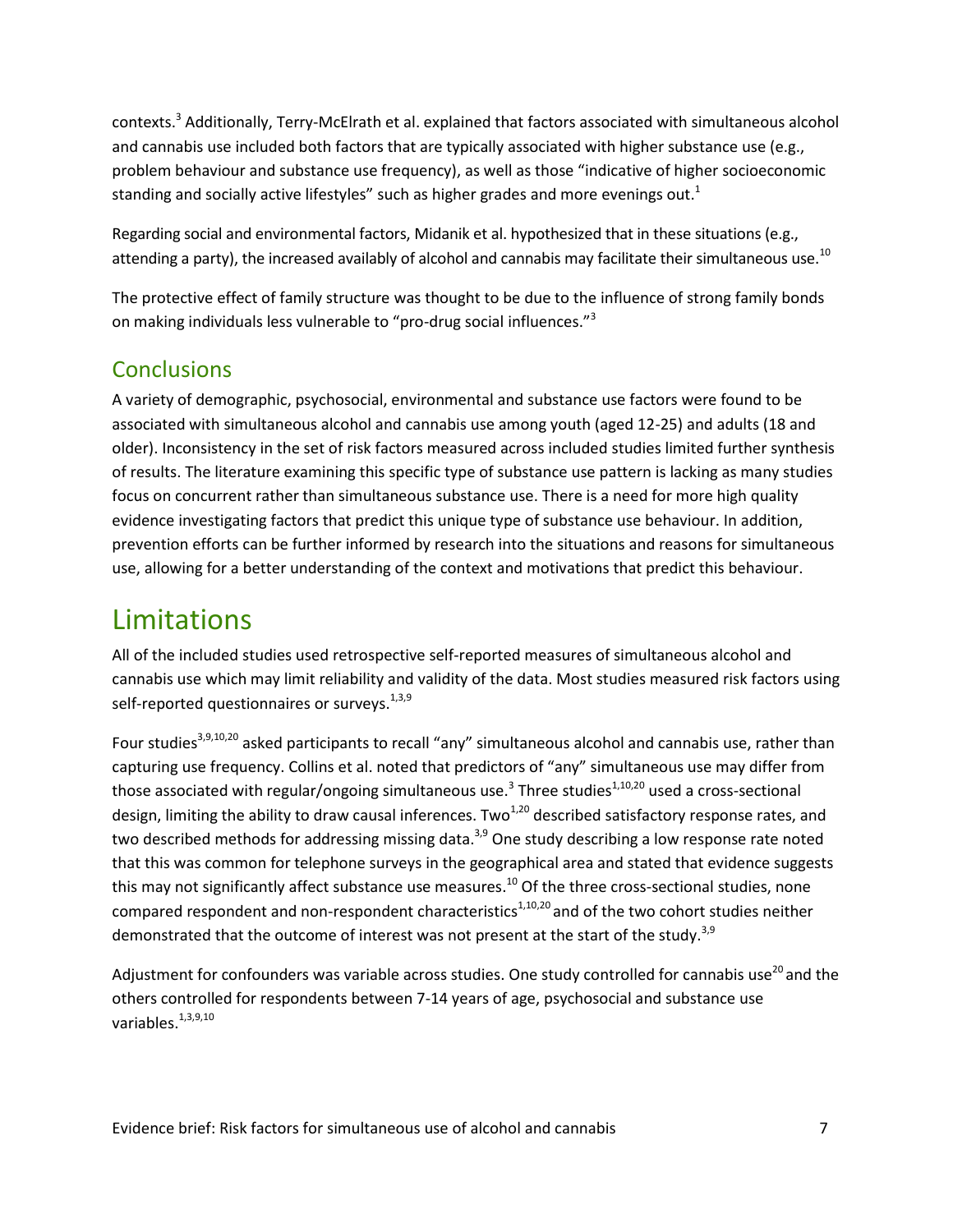# Implications for Practice

As most studies pointed to an increased likelihood of simultaneous alcohol and cannabis use among individuals who tended to already use these substances, public health efforts to reduce this problematic pattern of use could focus strategies on separating their use as a way to reduce potential harms.

Research investigating social contexts associated with simultaneous alcohol and cannabis use identify social gatherings as a common setting for this type of use.<sup>1,2,10</sup> As such, strategies to minimize simultaneous use of alcohol and cannabis could consider targeting these settings or individuals who frequently engage in this type of social situation.

Provision of education around the negative consequences associated with mixing alcohol and cannabis is an important consideration for minimizing this pattern of use.<sup>1,9</sup> In the absence of warning, this behaviour may not be understood as having additional consequences beyond single substance use and may appear normative.<sup>9</sup> Public health programs can include consideration of simultaneous use within existing programming that intersects with substance use (e.g., school health programs, harm reduction, injury prevention, and reproductive health). Further, simultaneous use is an important consideration for public policy on the sale, advertising, and consumption of alcohol and cannabis products, as well as road safety. As perceptions surrounding the harms and acceptability of cannabis use may change with the planned legalization of recreational use, $^{20}$  examining factors contributing to this unique pattern of substance use over time remains an important consideration. $3,10$ 

# Additional Resources

 Driving Under the Influence of Cannabis and Risk of Motor Vehicle Collision [http://www.publichealthontario.ca/en/eRepository/EB\\_DUIC\\_RFs\\_Interventions.pdf](http://www.publichealthontario.ca/en/eRepository/EB_DUIC_RFs_Interventions.pdf)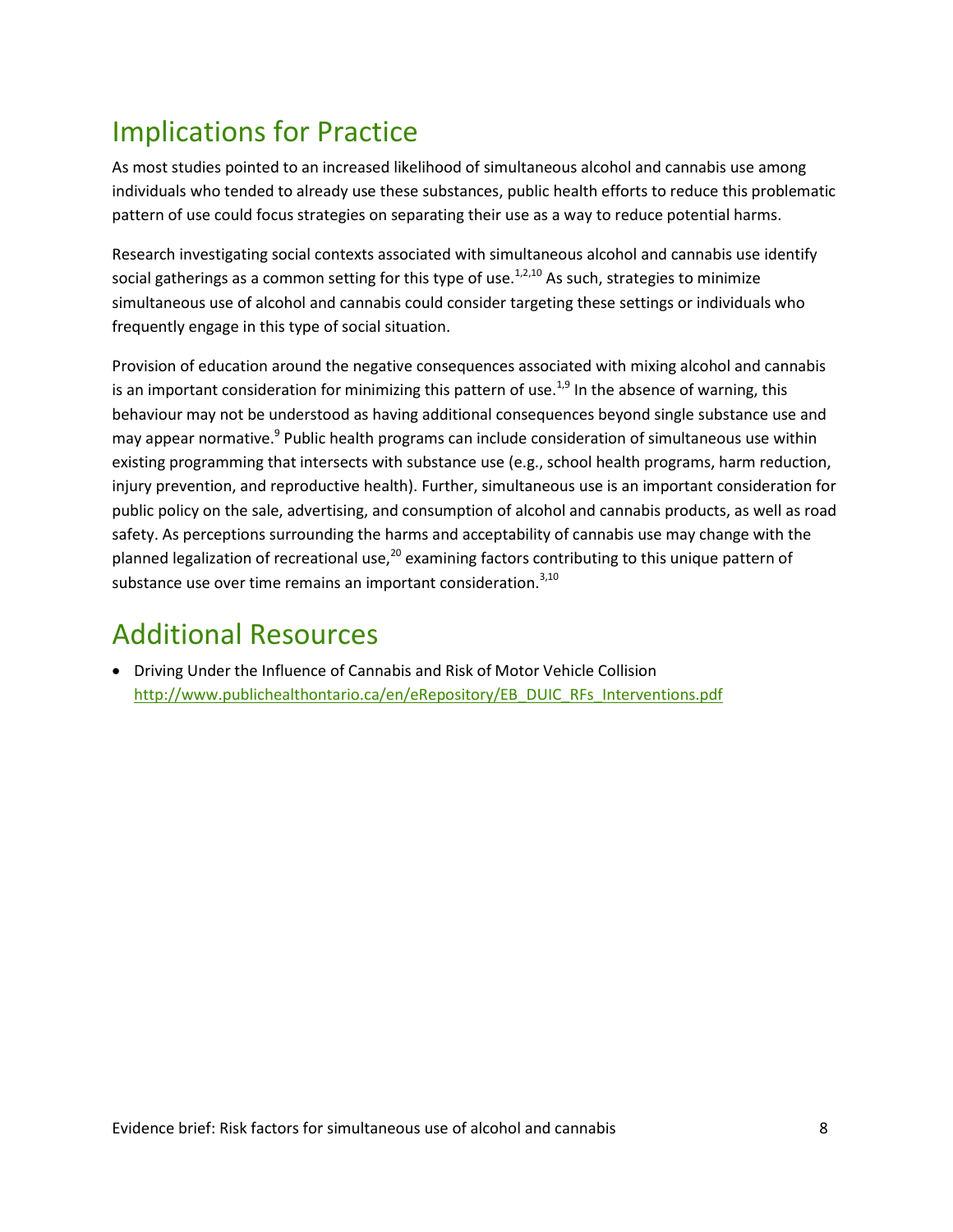### References

1. Terry-McElrath YM, O'Malley PM, Johnston LD. Simultaneous alcohol and marijuana use among U.S. high school seniors from 1976 to 2011: trends, reasons, and situations. Drug Alcohol Depend. 2013;133(1):71-9. Available from:<https://www.ncbi.nlm.nih.gov/pmc/articles/PMC3786028/>

2. Subbaraman MS, Kerr WC. Simultaneous versus concurrent use of alcohol and cannabis in the national alcohol survey. Alcohol Clin Exp Res. 2015;39(5):872-9. Available from: <https://www.ncbi.nlm.nih.gov/pmc/articles/PMC4399000/>

3. Collins RL, Ellickson PL, Bell RM. Simultaneous polydrug use among teens: prevalence and predictors. J Subst Abuse. 1998;10(3):233-53.

4. Health Canada. A framework for the legalization and regulation of cannabis in Canada: the final report of the Task Force on Cannabis Legalization and Regulation. Ottawa, ON: Her Majesty the Queen in Right of Canada; 2016. Available from: [https://www.canada.ca/content/dam/hc-sc/healthy](https://www.canada.ca/content/dam/hc-sc/healthy-canadians/migration/task-force-marijuana-groupe-etude/framework-cadre/alt/framework-cadre-eng.pdf)[canadians/migration/task-force-marijuana-groupe-etude/framework-cadre/alt/framework-cadre](https://www.canada.ca/content/dam/hc-sc/healthy-canadians/migration/task-force-marijuana-groupe-etude/framework-cadre/alt/framework-cadre-eng.pdf)[eng.pdf](https://www.canada.ca/content/dam/hc-sc/healthy-canadians/migration/task-force-marijuana-groupe-etude/framework-cadre/alt/framework-cadre-eng.pdf)

5. Patrick ME, Veliz PT, Terry-McElrath YM. High-intensity and simultaneous alcohol and marijuana use among high school seniors in the United States. Subst Abus. 2017;38(4):498-503.

6. Boak A, Hamilton HA, Adlaf EM, Mann RE. Drug use among Ontario students, 1977-2017: detailed findings from the Ontario Student Drug Use and Health Survey (OSDUHS) (CAMH Research Document Series No. 46). Toronto, ON: Centre for Addiction and Mental Health; 2017. Available from: [http://www.camh.ca/en/research/news\\_and\\_publications/ontario-student-drug-use-and-health](http://www.camh.ca/en/research/news_and_publications/ontario-student-drug-use-and-health-survey/Documents/2017%20OSDUHS%20Documents/Detailed_DrugUseReport_2017OSDUHS.pdf)[survey/Documents/2017%20OSDUHS%20Documents/Detailed\\_DrugUseReport\\_2017OSDUHS.pdf](http://www.camh.ca/en/research/news_and_publications/ontario-student-drug-use-and-health-survey/Documents/2017%20OSDUHS%20Documents/Detailed_DrugUseReport_2017OSDUHS.pdf)

7. Richardson C. BASUS report: year 3 waves 5 & 6: BC Adolescent Substance Use Survey [Internet]. Vancouver BC: Canadian Institutes of Health Research; University of BC, School of Population and Public Health; Michael Smith Foundation for Health Research; [2013] [cited 2018 Mar 26]. Available from: [http://www.chrisgrichardson.ca/pdf/basus\\_year3\\_report.pdf](http://www.chrisgrichardson.ca/pdf/basus_year3_report.pdf)

8. Pape H, Rossow I, Storvoll EE. Under double influence: assessment of simultaneous alcohol and cannabis use in general youth populations. Drug Alcohol Depend. 2009;101(1-2):69-73.

9. Brière FN, Fallu JS, Descheneaux A, Janosz M. Predictors and consequences of simultaneous alcohol and cannabis use in adolescents. Addict Behav. 2011;36(7):785-8.

10. Midanik LT, Tam TW, Weisner C. Concurrent and simultaneous drug and alcohol use: results of the 2000 National Alcohol Survey. Drug Alcohol Depend. 2007;90(1):72-80. Available from: <https://www.ncbi.nlm.nih.gov/pmc/articles/PMC2043125/>

11. Inchley J, Currie D, Young T, Samdal O, Torsheim T, Augustson L, et al, editors. Growing up unequal: gender and socioeconomic differences in young people's health and well-being. Health Behaviour in School-aged Children (HBSC) study: international report from the 2013/2014 survey. Copenhagen: WHO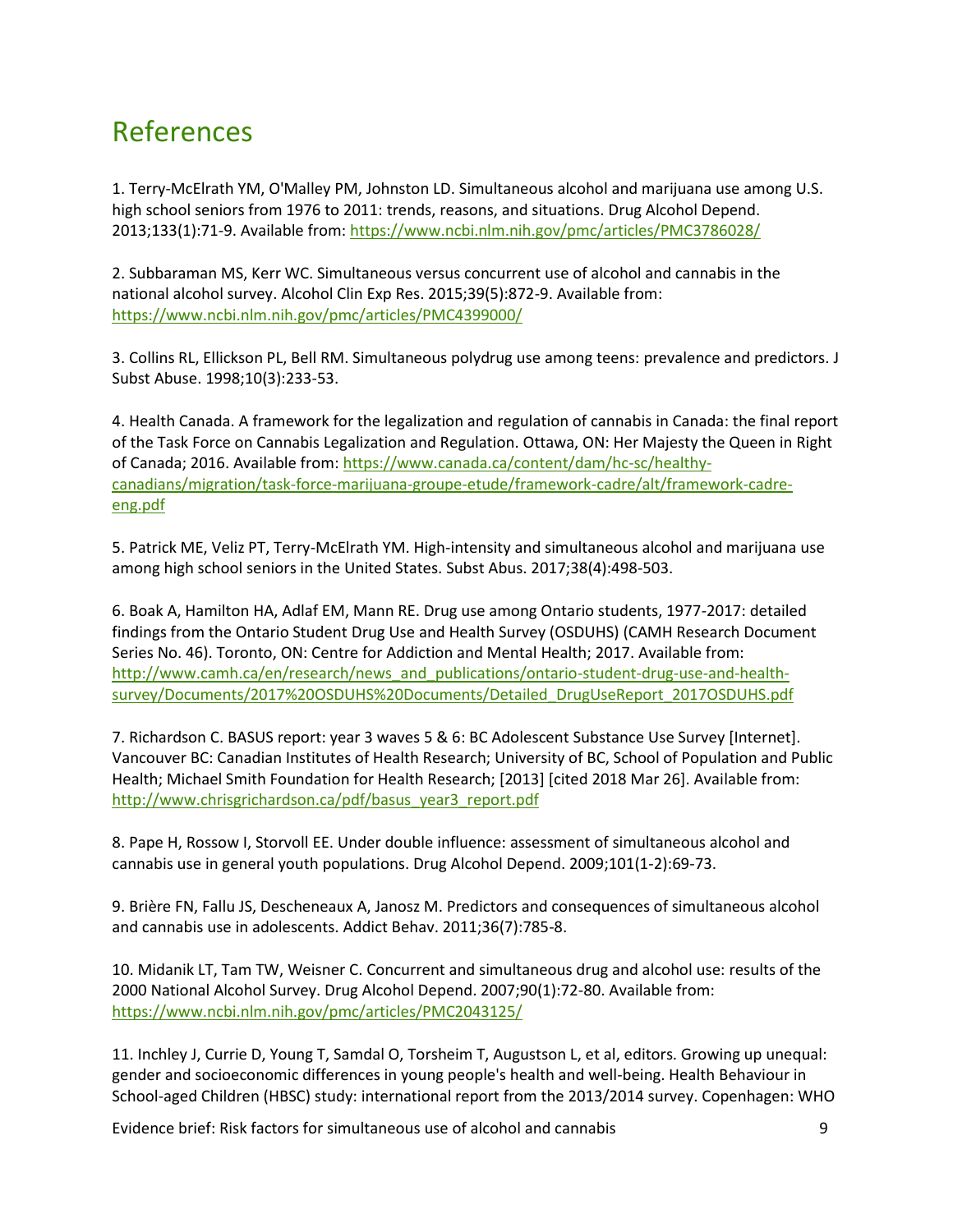Regional Office for Europe; 2016. Available from:

http://www.euro.who.int/ data/assets/pdf file/0003/303438/HSBC-No.7-Growing-up-unequal-Full-[Report.pdf?ua=1](http://www.euro.who.int/__data/assets/pdf_file/0003/303438/HSBC-No.7-Growing-up-unequal-Full-Report.pdf?ua=1)

12. Government of Canada. Canadian cannabis survey 2017 - summary [Internet]. Ottawa, ON: Government of Canada; 2017 [cited 2018 Mar 26]. Available from: [https://www.canada.ca/en/health](https://www.canada.ca/en/health-canada/services/publications/drugs-health-products/canadian-cannabis-survey-2017-summary.html)[canada/services/publications/drugs-health-products/canadian-cannabis-survey-2017-summary.html](https://www.canada.ca/en/health-canada/services/publications/drugs-health-products/canadian-cannabis-survey-2017-summary.html)

13. Ramaekers JG, Berghaus G, van Laar M, Drummer OH. Dose related risk of motor vehicle crashes after cannabis use. Drug Alcohol Depend. 2004;73(2):109-19.

14. Kelly E, Darke S, Ross J. A review of drug use and driving: epidemiology, impairment, risk factors and risk perceptions. Drug Alcohol Rev. 2004;23(3):319-44.

15. Asbridge M, Hayden JA, Cartwright JL. Acute cannabis consumption and motor vehicle collision risk: systematic review of observational studies and meta-analysis. BMJ. 2012;344:e536. Available from: <https://www.bmj.com/content/344/bmj.e536+>

16. Kleczkowska P, Smaga I, Filip M, Bujalska-Zadrozny M. Cannabinoid ligands and alcohol addiction: a promising therapeutic tool or a humbug? Neurotox Res. 2016;29(1):173-96. Available from: <https://link.springer.com/article/10.1007%2Fs12640-015-9555-7>

17. Lukas SE OS. Ethanol increases plasma Delta(9)-tetrahydrocannabinol (THC) levels and subjective effects after marihuana smoking in human volunteers. Drug Alcohol Depend. 2001;64(2):143-9.

18. Hartman RL, Brown TL, Milavetz G, Spurgin A, Gorelick DA, Gaffney G, et al. Controlled cannabis vaporizer administration: Blood and plasma cannabinoids with and without alcohol. Clinical Chem. 2015;61(6):850-69. Available from[: http://clinchem.aaccjnls.org/content/61/6/850.long](http://clinchem.aaccjnls.org/content/61/6/850.long)

19. Metrik J, Caswell AJ, Magill M, Monti PM, Kahler CW. Sexual risk behavior and heavy drinking among weekly marijuana users. J Stud Alcohol Drug*s*. 2016;77(1):104-12. Available from: <https://www.ncbi.nlm.nih.gov/pmc/articles/PMC4711311/>

20. Haas AL, Wickham R, Macia K, Shields, M, Macher R, Schulte T. Identifying classes of conjoint alcohol and marijuana use in entering freshmen. Psychol Addict Behav. 2015;29(3):620-6.

### Specifications and Limitations of Evidence Brief

The purpose of this Evidence Brief is to investigate a research question in a timely manner to help inform decision making. The Evidence Brief presents key findings, based on a systematic search of the best available evidence near the time of publication, as well as systematic screening and extraction of the data from that evidence. It does not report the same level of detail as a full systematic review. Every attempt has been made to incorporate the highest level of evidence on the topic. There may be relevant individual studies that are not included; however, it is important to consider at the time of use of this brief whether individual studies would alter the conclusions drawn from the document.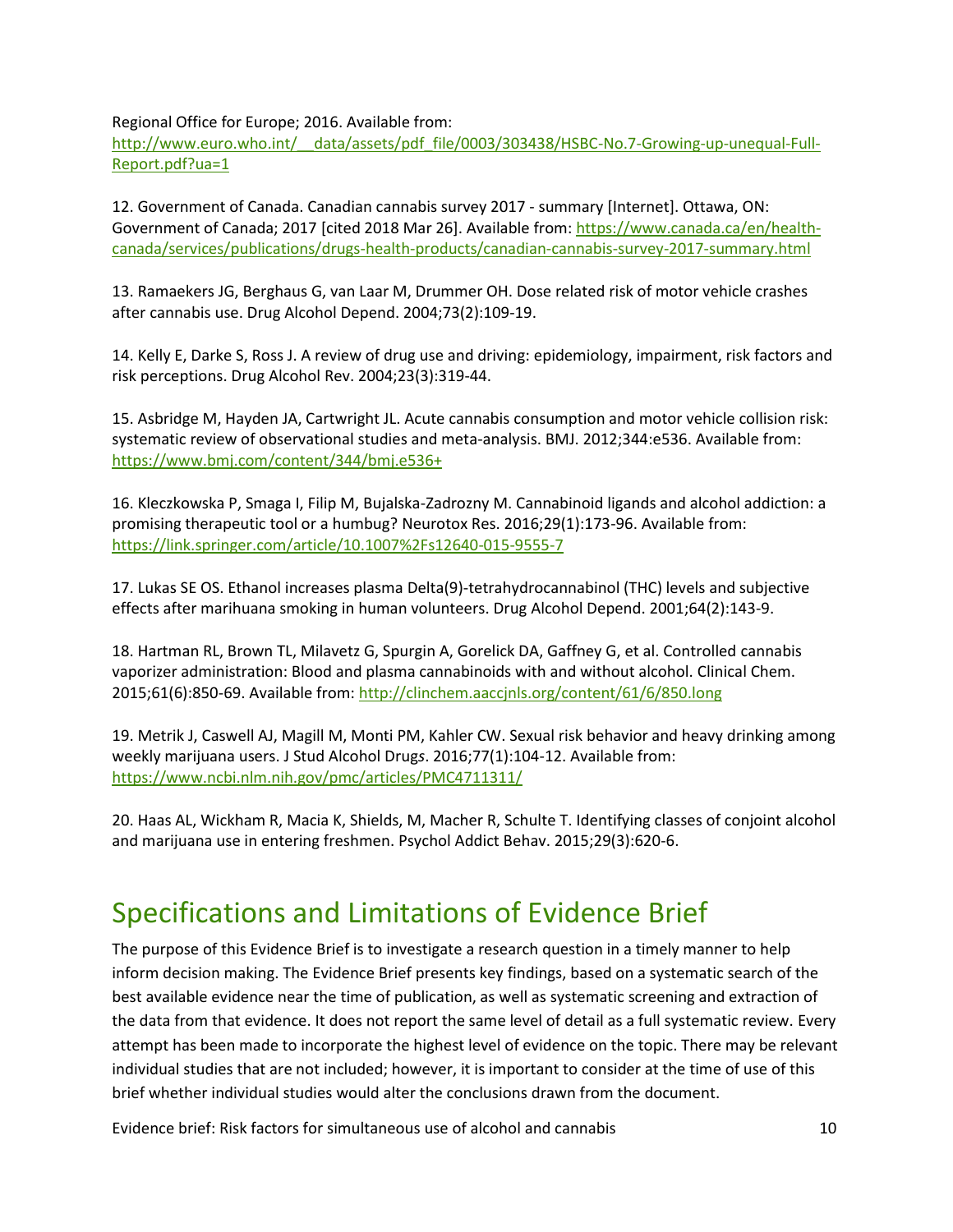# Authors

Whitley Meyer, Practicum Student, Health Promotion, Chronic Disease and Injury Prevention, PHO Pamela Leece, Public Health Physician, Health Promotion, Chronic Disease and Injury Prevention, PHO

### **Contributors**

Jason LeMar, Health Promotion Consultant, Health Promotion, Chronic Disease and Injury Prevention, PHO

Sarah Muir, Research Coordinator, Health Promotion, Chronic Disease and Injury Prevention, PHO

Brandon Cheung, Research Assistant, Health Promotion, Chronic Disease and Injury Prevention, PHO

### Reviewers

Brent Moloughney, Medical Director, Health Promotion, Chronic Disease and Injury Prevention, PHO

Benjamin Rempel, Manager, Health Promotion, Chronic Disease and Injury Prevention, PHO

Shawn Hakimi, Product Development Advisor, Health Promotion, Chronic Disease and Injury Prevention, PHO

### Citation

Ontario Agency for Health Protection and Promotion (Public Health Ontario), Meyer W, Leece P. Evidence brief: risk factors for simultaneous use of alcohol and cannabis. Toronto, ON: Queen's Printer for Ontario; 2018.

ISBN 978-1-4868-1925-6

©Queen's Printer for Ontario, 2018

### Disclaimer

This document was developed by Public Health Ontario (PHO). PHO provides scientific and technical advice to Ontario's government, public health organizations and health care providers. PHO's work is guided by the current best available evidence at the time of publication.

The application and use of this document is the responsibility of the user. PHO assumes no liability resulting from any such application or use.

This document may be reproduced without permission for non-commercial purposes only and provided that appropriate credit is given to PHO. No changes and/or modifications may be made to this document without express written permission from PHO.